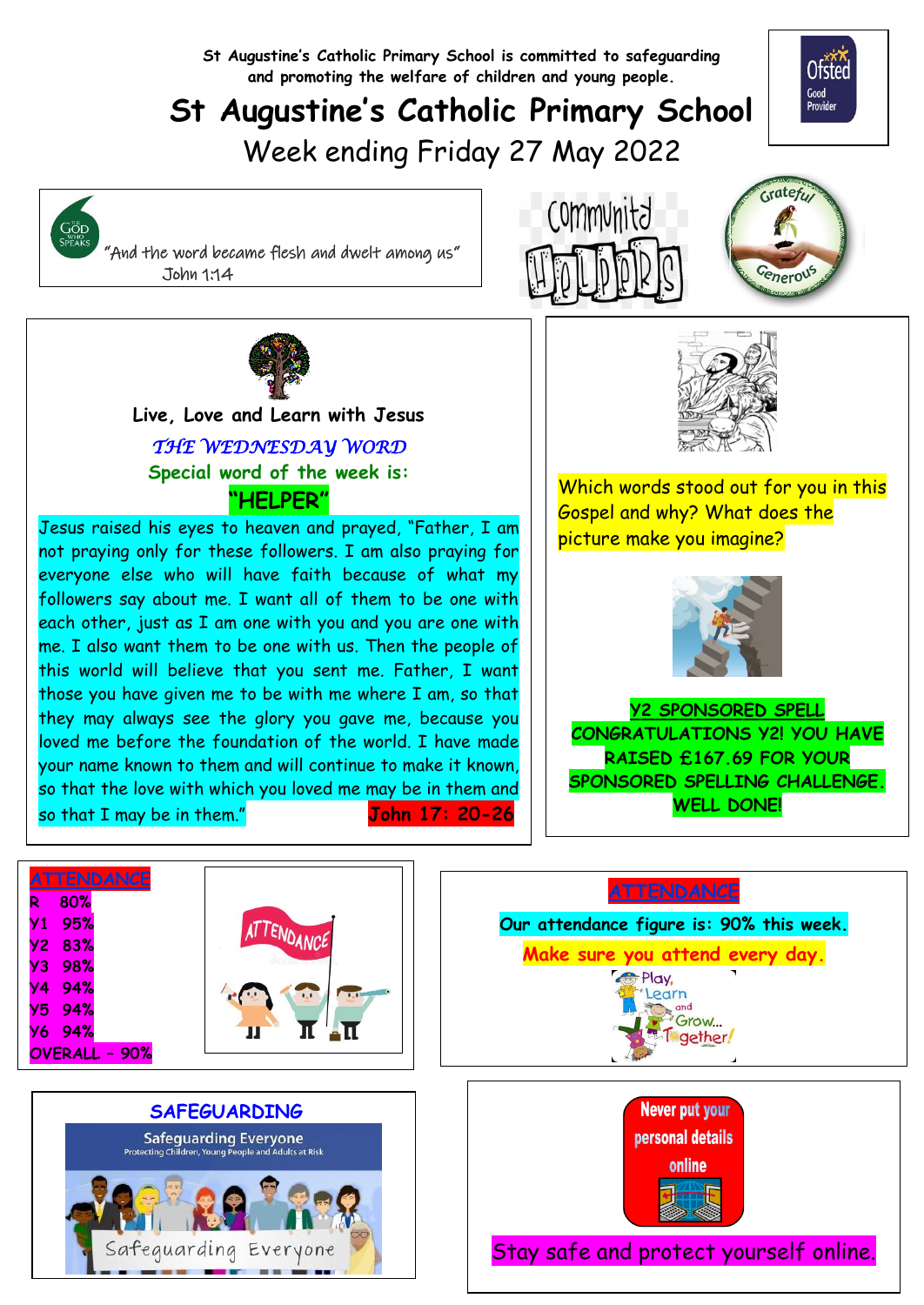## **MESSAGES FROM CLASS TEACHERS**

| <b>CLASS</b>      |                                                                          | <b>STARS OF THE WEEK</b> |                        |
|-------------------|--------------------------------------------------------------------------|--------------------------|------------------------|
| Nursery           | This week we have been learning about the Queen's Platinum Jubilee. We   | Dahmone Robinson-        | Alayisha Richard       |
|                   | have been doing lots of activities.                                      | <b>Hamilton</b>          | Mathews                |
| <b>Reception</b>  | We have been celebrating all week for the Jubilee: painting portraits    | <b>Antony Martinez</b>   | Michaela Krupsa        |
|                   | making crowns and being royal guards!                                    |                          |                        |
| <b>Year One</b>   | What a wonderful week! We have drawn some fantastic portraits and even   | <b>Hiyabial Biedu</b>    | Oliwia Kowalczyk       |
|                   | written the Queen a letter- we hope she replies!                         |                          |                        |
| <b>Year Two</b>   | We've enjoyed learning about the Queen and have drawn some wonderful     | <b>Felix Tran</b>        | Maja Gralak            |
|                   | portraits of her.                                                        |                          |                        |
| <b>Year Three</b> | We have been learning all about the Queen and her life, solving the      | Nzubechukwu Umeadi       | <b>Isabelle Nguyen</b> |
|                   | mystery of who stole her corgi.                                          |                          |                        |
| <b>Year Four</b>  | We have been learning about Queen Elizabeth II's Platinum Jubilee. Keep  | Darja Sikarska           | Hannah Le              |
|                   | up the hard work on your times tables.                                   |                          |                        |
| <b>Year Five</b>  | We have learned all about the Queen's life, all her responsibilities and | Kelly Pham               | Ksawery Winczura       |
|                   | different milestones. We voted whether we would like to be Queen !!      |                          |                        |
| <b>Year Six</b>   | Well done, Year 6! You have learnt lots about Her Majesty this week.     | Maja Sienkiewicz         | Cyril Lartey           |
|                   | Complete your homework project next week: 'The World's Oceans'.          |                          |                        |





### **READ WRITE INC LINKS**

#### **PLEASE PRACTISE YOUR PHONICS EVERY DAY.**

#### **PHONICS**

#### **YEAR RECEPTION**

<https://schools.ruthmiskin.com/training/view/bPuv6Mt2/uDa5xt53> <https://schools.ruthmiskin.com/training/view/tItgtJEK/yojK58cv> <https://schools.ruthmiskin.com/training/view/Sr64rQcn/JkiiG6hs> <https://schools.ruthmiskin.com/training/view/pKPy60eq/dzZLCnbX> <https://schools.ruthmiskin.com/training/view/AvysG0TA/r6o84ssN>

#### **YEAR ONE**

<https://schools.ruthmiskin.com/training/view/tfkNwNuv/z31z7ylr> <https://schools.ruthmiskin.com/training/view/nyabKkBW/8iT94zE1> <https://schools.ruthmiskin.com/training/view/75FA6JF4/Ob0p2v1B> <https://schools.ruthmiskin.com/training/view/mJ1WAKx1/MUQSZMBH> <https://schools.ruthmiskin.com/training/view/6EVffXt2/8C7tBUpZ> <https://schools.ruthmiskin.com/training/view/qeSlmnjb/5k3iN4vm> <https://schools.ruthmiskin.com/training/view/2xPRNmIq/RFMRACkv> <https://schools.ruthmiskin.com/training/view/RLgOHQFG/Mj5TtPUd>

#### **YEAR TWO**

<https://schools.ruthmiskin.com/training/view/UeqMPky2/RTN39gqp> <https://schools.ruthmiskin.com/training/view/QuAyMHuj/kBZNf3An> <https://schools.ruthmiskin.com/training/view/O11xZgqV/RWseVbMu> <https://schools.ruthmiskin.com/training/view/R6KZ4GFI/bAwehdWP> <https://schools.ruthmiskin.com/training/view/TLlBId7R/1Kmj5xT9> <https://schools.ruthmiskin.com/training/view/5qCOL1nG/VIcvhsZN> <https://schools.ruthmiskin.com/training/view/cz7n6FZc/uSgmFxJh>